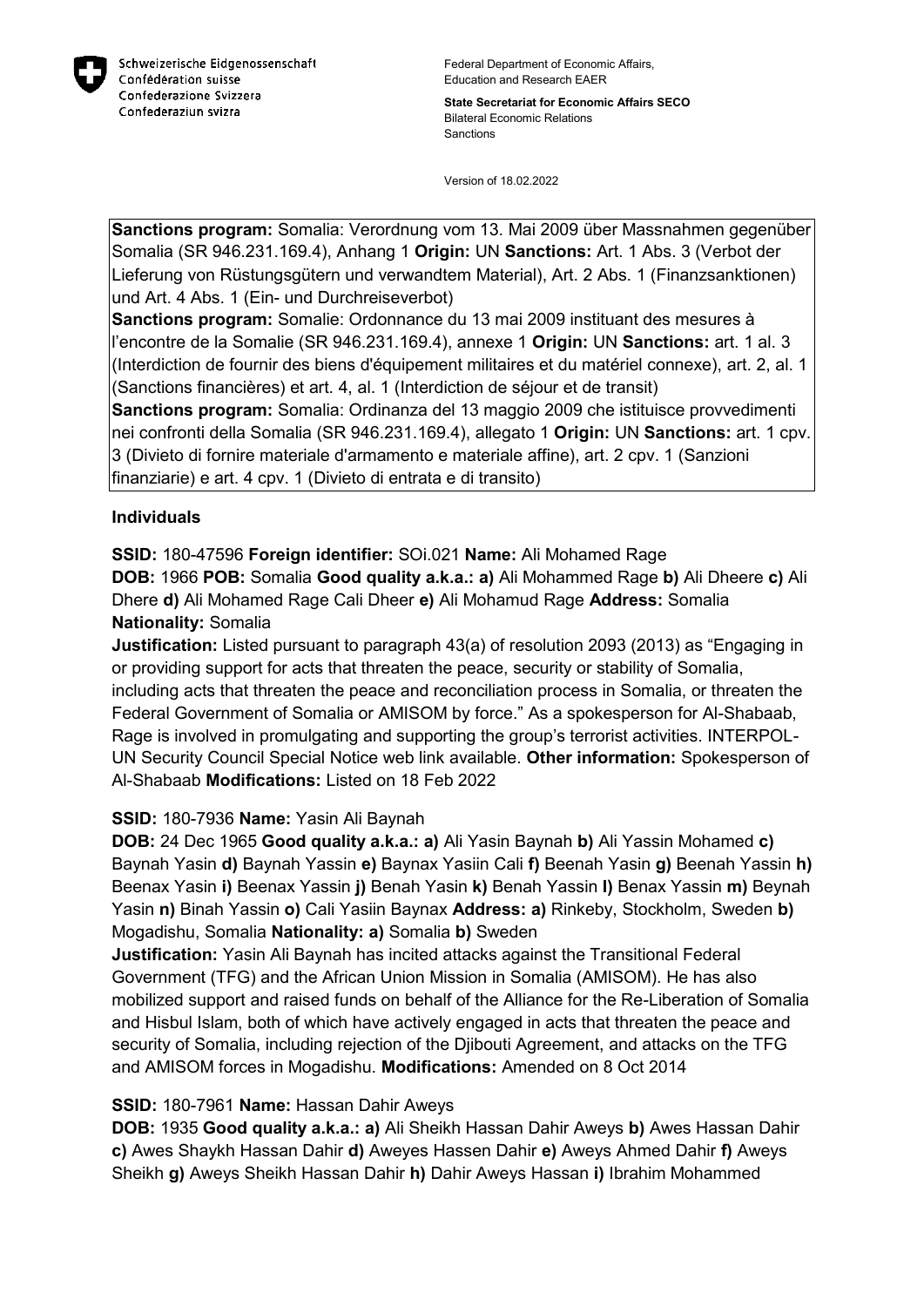Hassan **j)** Oais Hassan Tahir **k)** Uways Hassan Tahir **l)** Hassan Sheikh **Address:** Somalia **Nationality:** Somalia

**Justification:** Hassan Dahir Aweys has acted and continues to act as a senior political and ideological leader of a variety of armed opposition groups responsible for repeated violations of the general and complete arms embargo and/or acts that threaten the Djibouti peace agreement, the Transitional Federal Government (TFG) and the African Union Mission in Somalia (AMISOM) forces. Between Jun 2006 and Sep 2007, Aweys served as chairman of the central committee of the Islamic Courts Union; in Jul 2008 he declared himself chairman of the Alliance for the Re-Liberation of Somalia-Asmara wing; and in May 2009 he was named chairman of Hisbul Islam, an alliance of groups opposed to the TFG. In each of these positions, Aweys's statements and actions have demonstrated an unequivocal and sustained intention to dismantle the TFG and expel AMISOM by force from Somalia. **Modifications:** Amended on 8 Oct 2014

# **SSID:** 180-7979 **Name:** Hassan Abdullah Hersi Al-Turki

**DOB:** 1944 (approximately) **POB:** Ogaden Region, Ethiopia **Good quality a.k.a.: a)** Al-Turki Hassan **b)** Turki Hassan **c)** Turki Hassan Abdillahi Hersi **d)** Turki Sheikh Hassan **e)** Xirsi Xasan Cabdilaahi **f)** Xirsi Xasan Cabdulle **Address:** Somalia **Nationality:** Somalia **Justification:** Hassan Abdullah Hersi Al-Turki has been a senior leader of an armed militia group since the mid-1990s and had engaged in numerous arms embargo violations. In 2006, Al-Turki contributed forces to the Islamic Courts Union take-over of Mogadishu and emerged as a military leader in the group, aligned with Al-Shabaab. Since 2006, Al-Turki has made territory under his control available for training by various armed opposition groups including Al-Shabaab. In Sep 2007, Al-Turki appeared in an Al-Jazeera news video showing militia training under his leadership. **Modifications:** Amended on 8 Oct 2014

# **SSID:** 180-7993 **Name:** Ahmed Abdi aw-Mohamed

**DOB:** 10 Jul 1977 **POB:** Hargeysa, Somalia **Good quality a.k.a.: a)** Abu Zubeyr Muktar Abdirahman; **b)** Abuzubair Muktar Abdulrahim; **c)** Aw Mohammed Ahmed Abdi **d)** Aw-Mohamud Ahmed Abdi **e)** "Godane" **f)** "Godani" **g)** "Mukhtar Shaykh" **h)** "Zubeyr Abu" **Nationality:** Somalia

**Justification:** Ahmed Abdi Aw-Mohamed is a senior leader of Al-Shabaab and was publicly named emir of the organization in Dec 2007. He exercises command responsibility for Al-Shabaab operations across Somalia. Aw-Mohamed has denounced the Djibouti peace process as a foreign conspiracy, and in a May 2009 audio recording to Somali media, he acknowledged that his forces were engaged in recent fighting in Mogadishu. **Modifications:**  Amended on 8 Oct 2014

# **SSID:** 180-8008 **Name:** Fuad Mohamed Khalaf

**Good quality a.k.a.: a)** Fuad Mohamed Khalif **b)** Fuad Mohamed Qalaf **c)** Fuad Mohammed Kalaf **d)** Fuad Mohamed Kalaf **e)** Fuad Mohammed Khalif **f)** Fuad Khalaf **g)** Fuad Shongale **h)** Fuad Shongole **i)** Fuad Shangole **j)** Fuad Songale **k)** Fouad Shongale **l)** Fuad Muhammad Khalaf Shongole **Address: a)** Mogadishu, Somalia **b)** Somalia **Nationality:** Somalia

**Justification:** Khalaf has facilitated financial support to al-Shabaab; in May 2008 he held two fundraising events for al-Shabaab at mosques in Kismaayo, Somalia. In Apr 2008, Khalaf and several other individuals directed vehicle borne explosive device attacks on Ethiopian bases and Somali Transitional Federal Government elements in Mogadishu, Somalia. In May 2008, Khalaf and a group of fighters attacked and captured a police station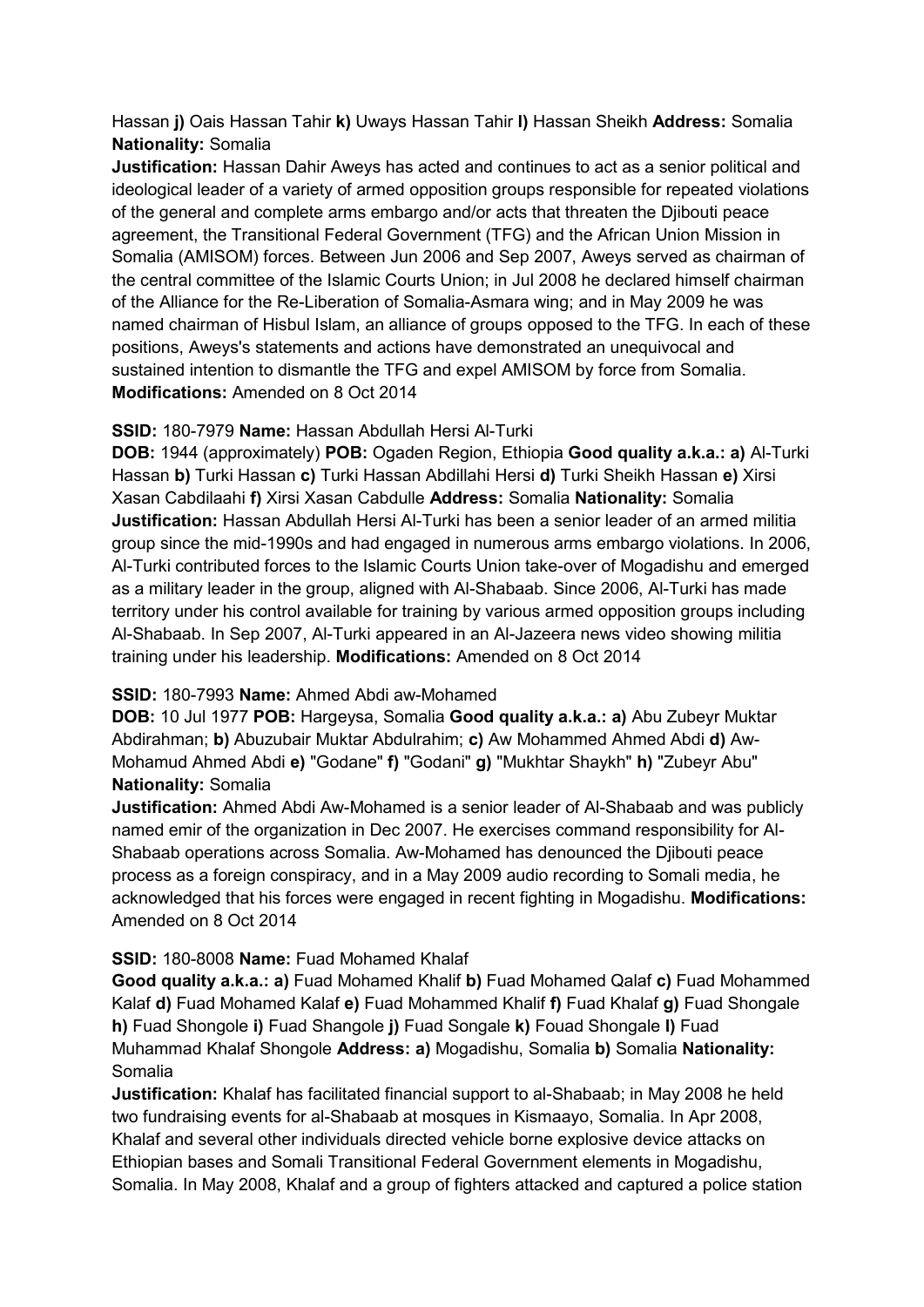in Mogadishu, killing and wounding several soldiers. **Modifications:** Amended on 8 Oct 2014

### **SSID:** 180-8025 **Name:** Bashir Mohamed Mahamoud

**DOB: a)** 1979 **b)** 1982 **Good quality a.k.a.: a)** Bashir Mohamed Mahmoud **b)** Bashir Mahmud Mohammed **c)** Bashir Mohamed Mohamud **d)** Bashir Mohamed Mohamoud **e)**  Bashir Yare **f)** Bashir Qorgab **g)** Gure Gap **h)** "Abu Muscab" **i)** "Qorgab" **Address:** Mogadishu, Somalia **Nationality:** Somalia

**Justification:** Bashir Mohamed Mahamoud is a military commander of Al-Shabaab. Mahamoud was also one of approximately ten members on Al-Shabaab's leadership council as of late 2008. Mahamoud and an associate were in charge of the 10 Jun 2009 mortar attack against the Somali Transitional Federal Government in Mogadishu. **Other information:** DOB range : between 1979 and 1982 (approximately). **Modifications:**  Amended on 8 Oct 2014

### **SSID:** 180-8053 **Name:** Fares Mohammed Mana'a

**DOB:** 8 Feb 1965 **POB:** Sadah, Yemen **Good quality a.k.a.: a)** Faris Mana'a **b)** Fares Mohammed Manaa **Identification document: a)** Passport No. 00514146, Yemen, Place of issue: Sanaa, Yemen **b)** ID card No. 1417576, Yemen, Date of issue: 7 Jan 1996, Place of issue: Al-Amana, Yemen

**Justification:** Fares Mohammed Mana'a has directly or indirectly supplied, sold or transferred to Somalia arms or related materiel in violation of the arms embargo. Mana'a is a known arms trafficker. In Oct 2009, the Yemeni government released a blacklist of 9 arms dealers with Mana'a "on top," as part of an effort to stem the flood of weapons in the country, where weapons reportedly outnumber people. "Faris Manaa is a major weapons trafficker, and that's well known," according to Jun 2009 reporting by a U.S. journalist who is a commentator on Yemeni affairs, authors a semi-annual country report, and has contributed to Jane's Intelligence Group. In a Dec 2007 Yemen Times article, he is referenced as "Sheikh Fares Mohammed Mana'a, an arms dealer." In a Jan 2008 Yemen Times article, he is referred to as "Sheikh Faris Mana'a, an arms tradesman." **Other information:** As of mid-2008, Yemen continues to serve as a hub for illegal arms shipments to the Horn of Africa, particularly arms shipments by boat to Somalia. There are unconfirmed reports that Faris Mana'a has participated in shipments to Somalia on numerous occasions. In 2004, Mana'a was involved in weapons contracts from Eastern Europe for weapons allegedly marketed to Somali fighters. Despite the Somalia UN arms embargo since 1992, Mana'a's interest in trafficking arms into Somalia can be traced back at least to 2003. Mana'a made an offer to buy thousands of arms in 2003 from Eastern Europe, and indicated that he planned to sell some of the arms in Somalia. **Modifications:** Amended on 8 Oct 2014

# **SSID:** 180-8067 **Name:** Hassan Mahat Omar

**DOB:** 10 Apr 1979 **POB:** Garissa, Kenya **Good quality a.k.a.: a)** Hassaan Hussein Adam **b)** Hassane Mahad Omar **c)** Xassaan Xuseen Adan **d)** Asan Mahad Cumar **e)** Abu Salman **f)** Abu Salmaan **g)** Sheikh Hassaan Hussein **Address:** Nairobi, Kenya **Identification document: a)** Passport No. A1180173, Kenya, Expiry date: 20 Aug 2017 **b)** ID card No. 23446085, Kenya

**Justification: a)** Hassan Mahat Omar is engaging in acts that threaten the peace, security or stability of Somalia. **b)** He is an Imam and one of the leaders of Masjid-ul-Axmar, an informal Al-Shabaab affiliated centre in Nairobi. **c)** He is also involved in recruiting new members and soliciting funds for Al-Shabaab, including online at the Al-Shabaab affiliated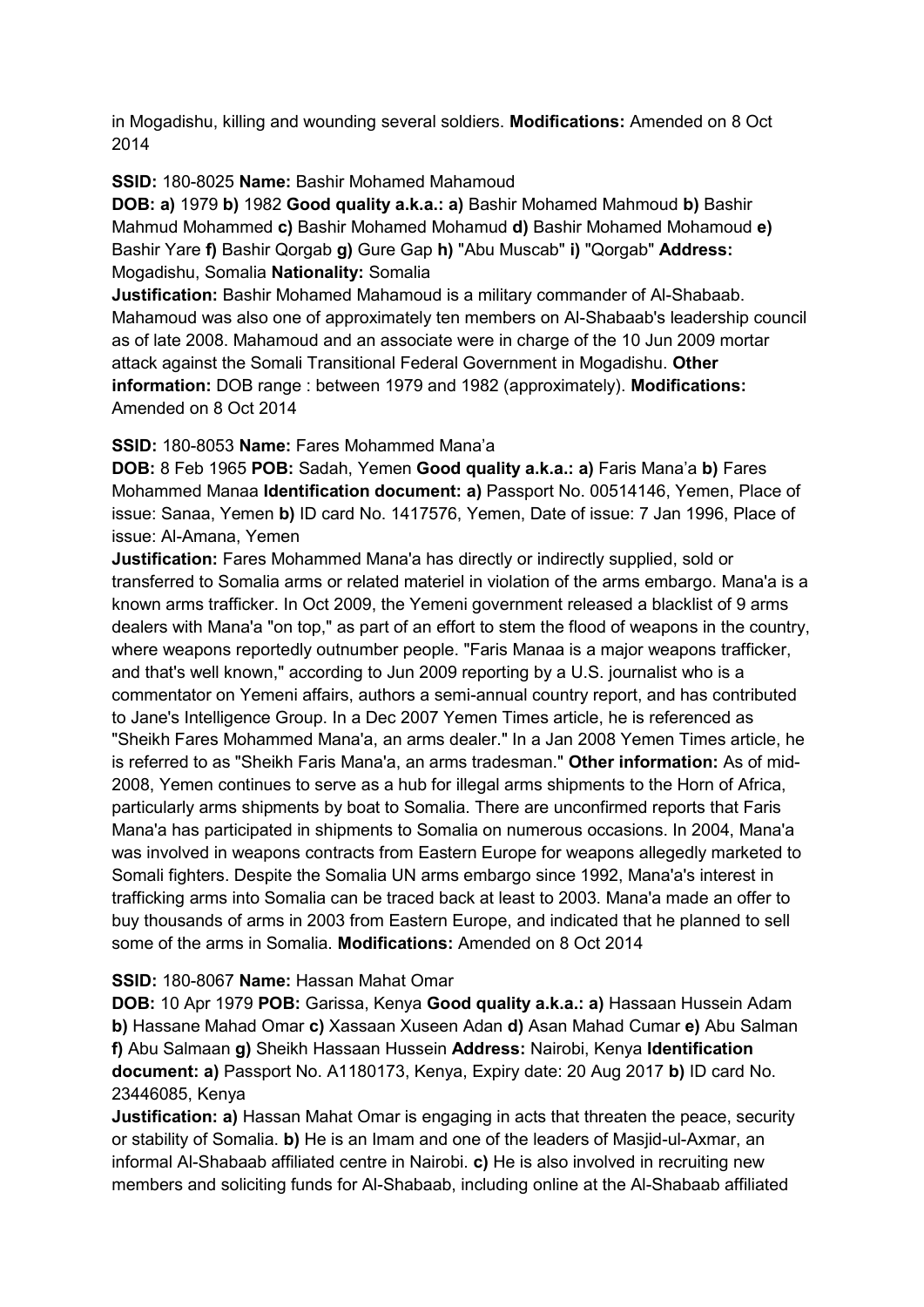website alqimmah.net. In addition, he has issued fatwas calling for attacks against the TFG on an Al-Shabaab chat room site. **Other information:** Nationality: Possibly Ethiopian. **Modifications:** Amended on 8 Oct 2014

#### **SSID:** 180-8086 **Name:** Omar Hammami

**DOB:** 6 May 1984 **POB:** Alabama, United States **Good quality a.k.a.: a)** Abu Maansuur Al-Amriki **b)** Abu Mansour Al-Amriki **c)** Abu Mansuur Al-Amriki **d)** Umar Hammami **e)** Abu Mansur Al-Amriki **Address:** Somalia (Lived in Egypt in 2005 and moved to Somalia in 2009.) **Nationality:** United States **Identification document: a)** Passport No. 403062567, United States **b)** Other No. 423-31-3021, United States (US Social Security Number) **Justification: a)** Omar Hammami is engaging in acts that threaten the peace, security or stability of Somalia. **b)** He is a senior member of Al-Shabaab. **c)** He is involved in recruitment, finance and payroll for foreign fighters in Somalia. **Other information: a)** Also believed to hold Syrian nationality. Married to a Somali woman. **b)** He is described as an expert in explosives and warfare in general. **c)** Since Oct 2007 he has appeared in television reports and in Al-Shabaab propaganda videos. He has been shown in a video training Al-Shabaab fighters. He has also been shown in videos and on websites calling for more fighters to join Al-Shabaab. **Modifications:** Amended on 8 Oct 2014

#### **SSID:** 180-8121 **Name:** Mohammed Aboud Rogo

**DOB: a)** 11 Nov 1960 **b)** 11 Nov 1967 **c)** 11 Nov 1969 **d)** 1 Jan 1969 **POB:** Lamu Island, Kenya **Good quality a.k.a.: a)** Aboud Mohammad Rogo **b)** Aboud Seif Rogo **c)** Aboud Mohammed Rogo **d)** Sheikh Aboud Rogo **e)** Aboud Rogo Muhammad **f)** Aboud Rogo Mohamed

**Justification: a)** Kenya-based extremist Aboud Rogo Mohammed has threatened the peace, security, or stability of Somalia, by providing financial, material, logistical, or technical support to al-Shabaab, an entity listed by the UNSC Committee established pursuant to resolution 751 (1992) concerning Somalia and resolution 1907 (2009) concerning Eritrea for engaging in acts that directly or indirectly threaten the peace, security, or stability of Somalia. **b)** Aboud Rogo Mohammed is an extremist Islamic cleric based in Kenya. He continues to exert influence over extremist groups in East Africa as part of his campaign to promote violence throughout East Africa. Aboud Rogo's activities include fund-raising for al-Shabaab. **c)** As the main ideological leader of Al Hijra, formerly known as the Muslim Youth Center, Aboud Rogo Mohammed has used the extremist group as a pathway for radicalization and recruitment of principally Swahili speaking Africans for carrying out violent militant activity in Somalia. In a series of inspirational lectures between Feb 2009 and Feb 2012, Aboud repeatedly called for the violent rejection of the Somali peace process. During these lectures, Rogo repeatedly called for the use of violence against both the United Nations and the African Union Mission in Somalia (AMISOM) forces in Somalia, and urged his audiences to travel to Somalia to join al-Shabaab's fight against the Kenyan Government. **d)** Aboud Rogo Mohammed also offers guidance on how Kenyan recruits joining al-Shabaab can evade detection by the Kenyan authorities, and which routes to follow when traveling from Mombasa and/or Lamu to Al-Shabaab strongholds in Somalia, notably Kismayo. He has facilitated the travel to Somalia of numerous Kenyan recruits for al-Shabaab. In Sep 2011, Rogo was recruiting individuals in Mombasa, Kenya for travel into Somalia, presumably to conduct terrorist operations. In Sep 2008, Rogo held a fundraising meeting in Mombasa to help finance al-Shabaab activities in Somalia. **Modifications:** Amended on 8 Oct 2014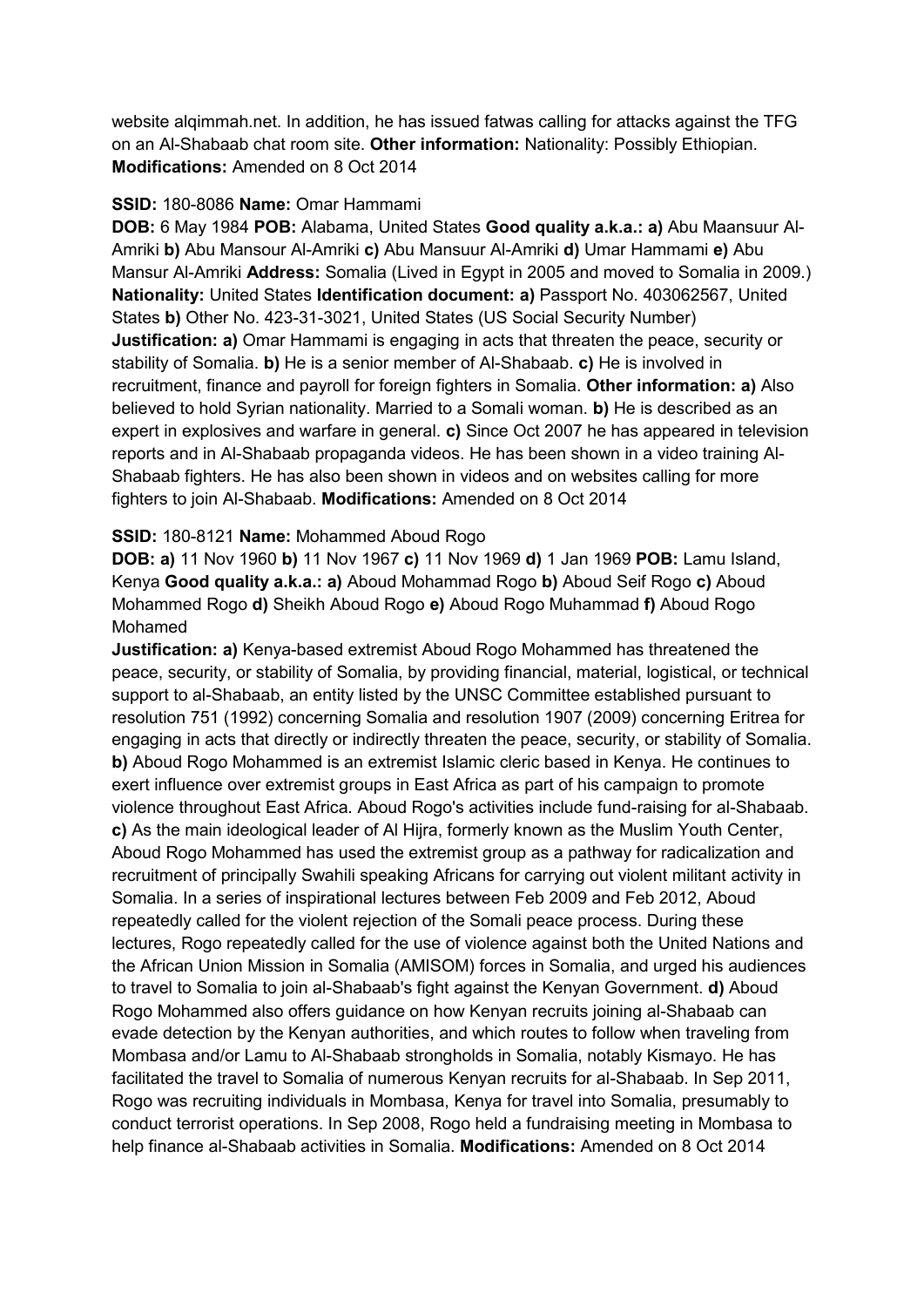#### **SSID:** 180-8136 **Name:** Ahmed Abubaker Shariff

**DOB: a)** 1962 **b)** 1967 **POB:** Kenya **Good quality a.k.a.: a)** Makaburi **b)** Sheikh Abubakar Ahmed **c)** Abubaker Shariff Ahmed **d)** Abu Makaburi Shariff **e)** Abubaker Shariff **f)** Abubakar Ahmed **Address:** Majengo area, Mombasa, Kenya

**Justification: a)** Abubaker Shariff Ahmed is a leading facilitator and recruiter of young Kenyan Muslims for violent militant activity in Somalia, and a close associate of Aboud Rogo. He provides material support to extremists groups in Kenya (and elsewhere in East Africa). Through his frequent trips to al-Shabaab strongholds in Somalia, including Kismayo, he has been able to maintain strong ties with senior al-Shabaab members. **b)** Abubaker Shariff Ahmed is also engaged in the mobilization and management of funding for al-Shabaab, an entity listed by the UNSC Committee established pursuant to resolution 751 (1992) concerning Somalia and resolution 1907 (2009) concerning Eritrea for engaging in acts that directly or indirectly threaten the peace, security, or stability of Somalia. **c)**  Abubaker Shariff Ahmed has preached at mosques in Mombasa that young men should travel to Somalia, commit extremist acts, fight for al-Qa'ida, and kill U.S. citizens. **d)** As of 2010, Abubaker Shariff Ahmed acted as a recruiter and facilitator for al-Shabaab in the Majengo area of Mombasa, Kenya. **Other information:** Abubaker Shariff Ahmed was arrested in late Dec 2010 by Kenyan authorities on suspicion of involvement in the bombing of a Nairobi bus terminal. Abubaker Shariff Ahmed is also a leader of a Kenya-based youth organization in Mombasa with ties to al-Shabaab. **Modifications:** Amended on 8 Oct 2014

#### **SSID:** 180-28884 **Name:** Maalim Salman

**DOB:** 1979 (approximately) **POB:** Nairobi, Kenya **Good quality a.k.a.: a)** Mu'alim Salman **b)** Mualem Suleiman **c)** Ameer Salman **d)** Ma'alim Suleiman **e)** Maalim Salman Ali **f)** Maalim Selman Ali **g)** Ma'alim Selman **h)** Ma'alin Sulayman **Address:** Somalia **Justification: a)** Maalim Salman was chosen by al-Shabaab leader Ahmed Abdi aw-Mohamed aka Godane to be the head of African foreign fighters for al-Shabaab. He has trained foreign nationals who were seeking to join al-Shabaab as African foreign fighters, and has been involved in operations in Africa targeting tourists, entertainment establishments, and churches. **b)** Although focused mainly on operations outside of Somalia, Salman is known to reside in Somalia and train foreign fighters in Somalia before dispatching them elsewhere. Some of al-Shabaab's foreign fighters also have a presence in Somalia. For example, Salman ordered al-Shabaab foreign fighters to southern Somalia in response to an African Union Mission in Somalia (AMISOM) offensive. **c)** Among other terrorist attacks, al-Shabaab was responsible for the attack on the Westgate shopping mall in Nairobi, Kenya in Sep 2013, which resulted in the deaths of at least 67 people. More recently, al-Shabaab claimed the Aug 31, 2014 attack on the National Intelligence and Security Agency prison in Mogadishu, killing three security guards and two civilians, and injuring 15 others. **Modifications:** Listed on 8 Oct 2014

#### **SSID:** 180-28926 **Name:** Ahmed Diriye

**DOB:** 1972 (approximately) **POB:** Somalia **Good quality a.k.a.: a)** Sheikh Ahmed Umar Abu Ubaidah **b)** Sheikh Omar Abu Ubaidaha **c)** Sheikh Ahmed Umar **d)** Sheikh Mahad Omar Abdikarim **e)** Abu Ubaidah **f)** Abu Diriye **Address:** Somalia

**Justification:** Ahmed Diriye was appointed as the new emir of Al-Shabaab following the death of the previous leader Ahmed Abdi aw-Mohamed, an individual listed by the Security Council Committee pursuant to resolutions 751 (1992) and 1907 (2009). This was publicly announced in a statement by Al-Shabaab's spokesperson, Sheikh Ali Dheere, released on 6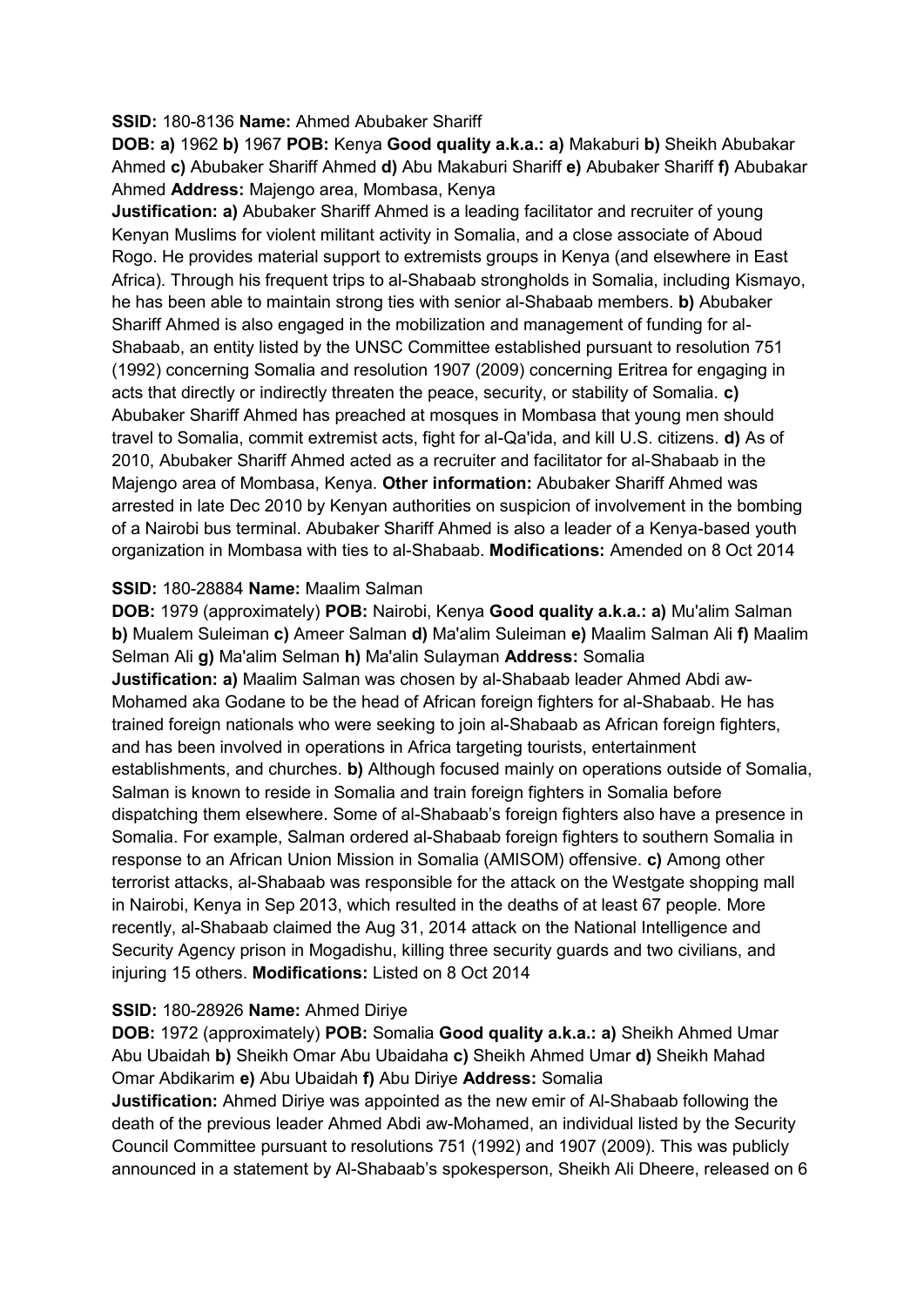Sep 2014. Diriye has been a senior member of Al-Shabaab and as the emir he exercises command responsibility for Al-Shabaab's operations. He will be directly responsible for Al-Shabaab's activities which continue to threaten the peace, security and stability of Somalia. Diriye has since adopted the Arabic name Sheikh Ahmed Umar Abu Ubaidah. **Relation:** Emir of Al-Shabaab (SSID 180-8149) **Modifications:** Listed on 8 Oct 2014

**SSID:** 180-38510 **Name:** Ahmad Iman Ali **DOB: a)** 1973 (approximately) **b)** 1974 (approximately) **POB:** Kenya **Good quality a.k.a.: a)**  Sheikh Ahmed Iman Ali **b)** Shaykh Ahmad Iman Ali **c)** Ahmed Iman Ali **d)** Abu Zinira **Nationality:** Kenya **Modifications:** Listed on 8 Mar 2018

**SSID:** 180-38521 **Name:** Abdifatah Abubakar Abdi **DOB:** 15 Apr 1982 **POB:** Somalia **Good quality a.k.a.:** Musa Muhajir **Address: a)** Somalia **b)** Mombasa, Kenya **Nationality:** Somalia **Modifications:** Listed on 8 Mar 2018

**SSID:** 180-44585 **Foreign identifier:** SOi.018 **Name:** Abukar Ali Adan **DOB: a)** 1972 **b)** 1971 **c)** 1973 **Good quality a.k.a.: a)** Abukar Ali Aden **b)** Ibrahim Afghan **c)** Sheikh Abukar

**Justification:** Listed pursuant to paragraph 8(a) of resolution 1844 (2008) as "Engaging in or providing support for acts that threaten the peace, security or stability of Somalia, including acts that threaten the Djibouti Agreement of 18 August 2008 or the political process, or threaten the TFIs or AMISOM by force." Adan is also associated with Al-Qaida affiliates, Al-Qaida in the Arabian Peninsula (AQAP – QDe.129) and Al-Qaida in the Islamic Maghreb (AQIM –Qde.014). INTERPOL-UN Security Council Special Notice web link available. **Other information:** Deputy leader of Al-Shabaab **Modifications:** Listed on 26 Feb 2021

**SSID:** 180-44596 **Foreign identifier:** SOi.019 **Name:** Maalim Ayman **DOB: a)** 1973 **b)** 1983 **POB:** Kenya **Good quality a.k.a.: a)** Ma'alim Ayman **b)** Mo'alim Ayman **c)** Nuh Ibrahim Abdi **d)** Ayman Kabo **e)** Abdiaziz Dubow Ali **Address: a)**  Kenya/Somalia border **b)** Badamadow, Lower Juba Region, Somalia **Justification:** Listed pursuant to paragraph 8(a) of resolution 1844 (2008) as "Engaging in or providing support for acts that threaten the peace, security or stability of Somalia, including acts that threaten the Djibouti Agreement of 18 August 2008 or the political process, or threaten the TFIs or AMISOM by force." Ayman helped with preparations for the 5 January 2020 attack on Camp Simba in Lamu County, Kenya. INTERPOL-UN Security Council Special Notice web link available. **Other information:** Founder and leader of Jaysh Ayman, an al-Shabaab unit conducting attacks and operations in Kenya and Somalia. **Modifications:** Listed on 26 Feb 2021

**SSID:** 180-44613 **Foreign identifier:** SOi.020 **Name:** Mahad Karate

**POB:** Xararadheere, Somalia **Good quality a.k.a.: a)** Mahad Mohamed Ali Karate **b)** Mahad Warsame Qalley Karate **c)** Abdirahim Mohamed Warsame **Address:** Somalia **Justification:** Listed pursuant to paragraph 8(a) of resolution 1844 (2008) as "Engaging in or providing support for acts that threaten the peace, security or stability of Somalia, including acts that threaten the Djibouti Agreement of 18 August 2008 or the political process, or threaten the TFIs or AMISOM by force." Karate played a key role in the Amniyat,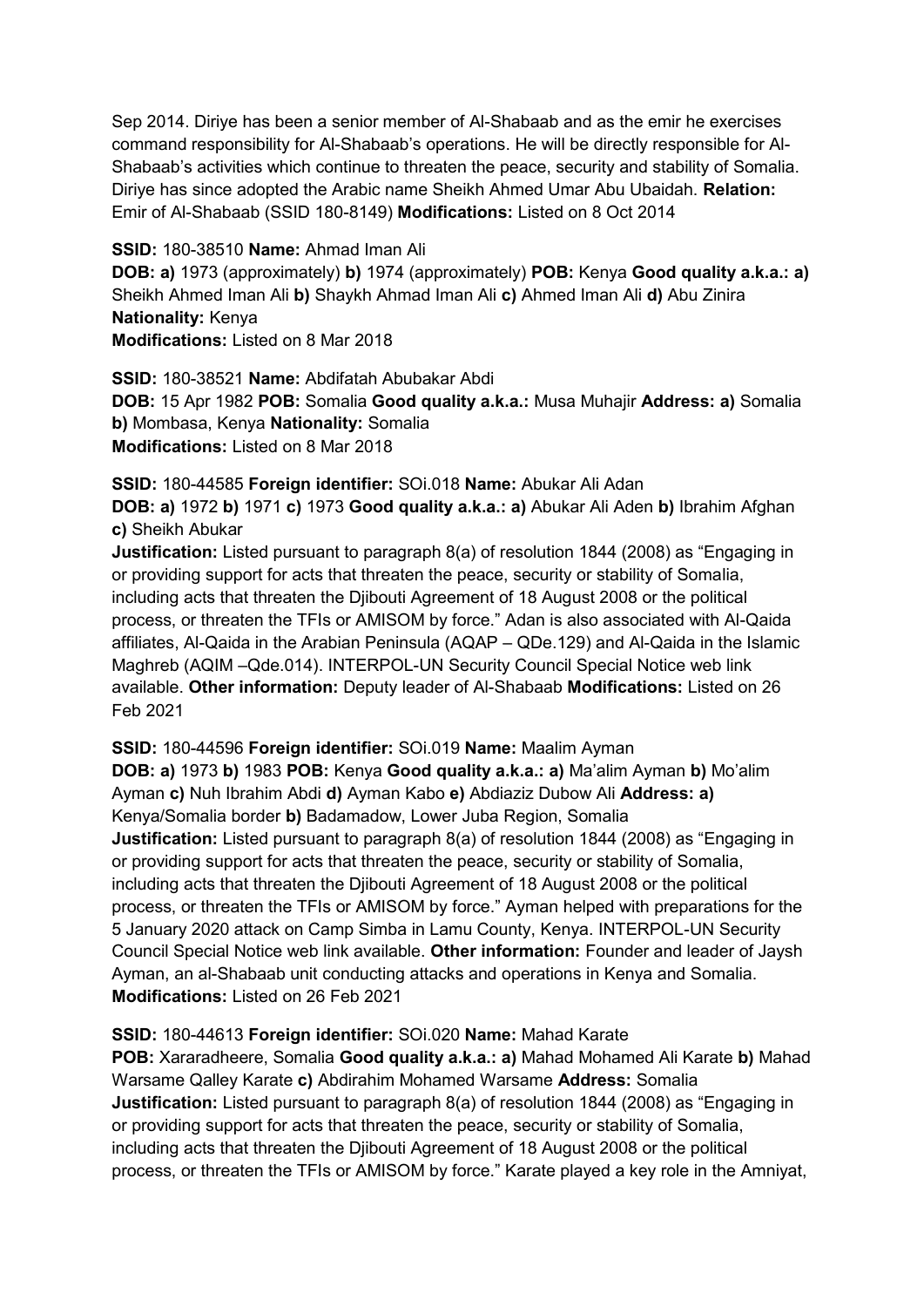the wing of al-Shabaab responsible for the recent attack on Garissa University College in Kenya that resulted in nearly 150 deaths. The Amniyat is al-Shabaab's intelligence wing, which plays a key role in the execution of suicide attacks, and assassinations in Somalia, Kenya, and other countries in the region, and provides logistics and support for al-Shabaab's terrorist activities. INTERPOL-UN Security Council Special Notice web link available. **Other information:** DOB: Between 1957 and 1962 **Modifications:** Listed on 26 Feb 2021

### **Entities**

### **SSID:** 180-8149 **Name:** Al-Shabaab

**Good quality a.k.a.: a)** Al-Shabab **b)** Shabaab **c)** The Youth **d)** Mujahidin Al-Shabaab Movement **e)** Mujahideen Youth Movement **f)** Mujahidin Youth Movement **g)** Mym **h)**  Harakat Shabab Al-Mujahidin **i)** Hizbul Shabaab **j)** Hisb'ul Shabaab **k)** Al-Shabaab Al-Islamiya **l)** Youth Wing **m)** Al-Shabaab Al-Islaam **n)** Al-Shabaab Al-Jihaad **o)** The Unity of Islamic Youth **p)** Harakat Al-Shabaab Al-Mujaahidiin **q)** Harakatul Shabaab Al Mujaahidiin **r)**  Mujaahidiin Youth Movement **Address:** Somalia

**Justification: a)** Al-Shabaab has engaged in acts that directly or indirectly threaten the peace, security, or stability of Somalia, including but not limited to acts that threaten the Djibouti Agreement of Aug 18, 2008, or the political process and acts that threaten the Transitional Federal Institutions (TFIs), the African Union Mission in Somalia (AMISOM), or other international peacekeeping operations related to Somalia. **b)** Al-Shabaab has also obstructed the delivery of humanitarian assistance to Somalia, or access to, or distribution of humanitarian assistance in Somalia. **Other information: a)** According to the Statement by the Chairman of the Security Council Committee established pursuant to resolution 751 (1992) concerning Somalia to the Security Council delivered on 29 Jul 2009, both Al-Shabaab and Hisb'ul Islam publicly and repeatedly claimed responsibility for the attacks by their forces on the Transitional Federal Government (TFG) and AMISOM. Al-Shabaab had also claimed responsibility for the killing of TFG officials, and on 19 Jul 2009 had raided and shut down the field offices of UNOPS, UNDSS and UNDP in the Bay and Bakool regions, in violation of paragraph 8 (c) of resolution 1844 (2008). Al-Shabaab has also repeatedly obstructed access to, or distribution of humanitarian assistance in Somalia. **b)** The United Nations Security Council's Report of the Secretary-General on the situation in Somalia, dated 20 Jul 2009, contained the following paragraphs involving the activities of al-Shabaab in Somalia: Insurgent groups, such as Al-Shabaab, are alleged to be extorting money from private companies and recruiting young people to join the fight against the Government in Mogadishu, including child soldiers. Al-Shabaab has confirmed the presence of foreign fighters within its ranks and has stated openly that it is working with Al-Qaeda in Mogadishu to remove the Government of Somalia. The foreign fighters, many of whom reportedly originate from Pakistan and Afghanistan, appear to be well trained and battle-tested. They have been observed wearing hoods and directing offensive operations against Government forces in Mogadishu and neighbouring regions. Al-Shabaab has intensified its strategy to coerce and intimidate the Somali population, as reflected in the carefully selected high gain assassinations and arrests of clan elders, several of whom have been murdered. On 19 Jun 2009, Omar Hashi Aden, the Minister of National Security, was killed in a large-scale suicide car bomb in Beletwyne. Over 30 other people were killed in the attack, which was strongly condemned by the international community and a broad cross-section of Somali society. **c)**  According to the Dec 2008 report from the UN Security Council Somalia Monitoring Group (2008/769), Al-Shabaab is responsible for a variety of attacks within Somalia over the last